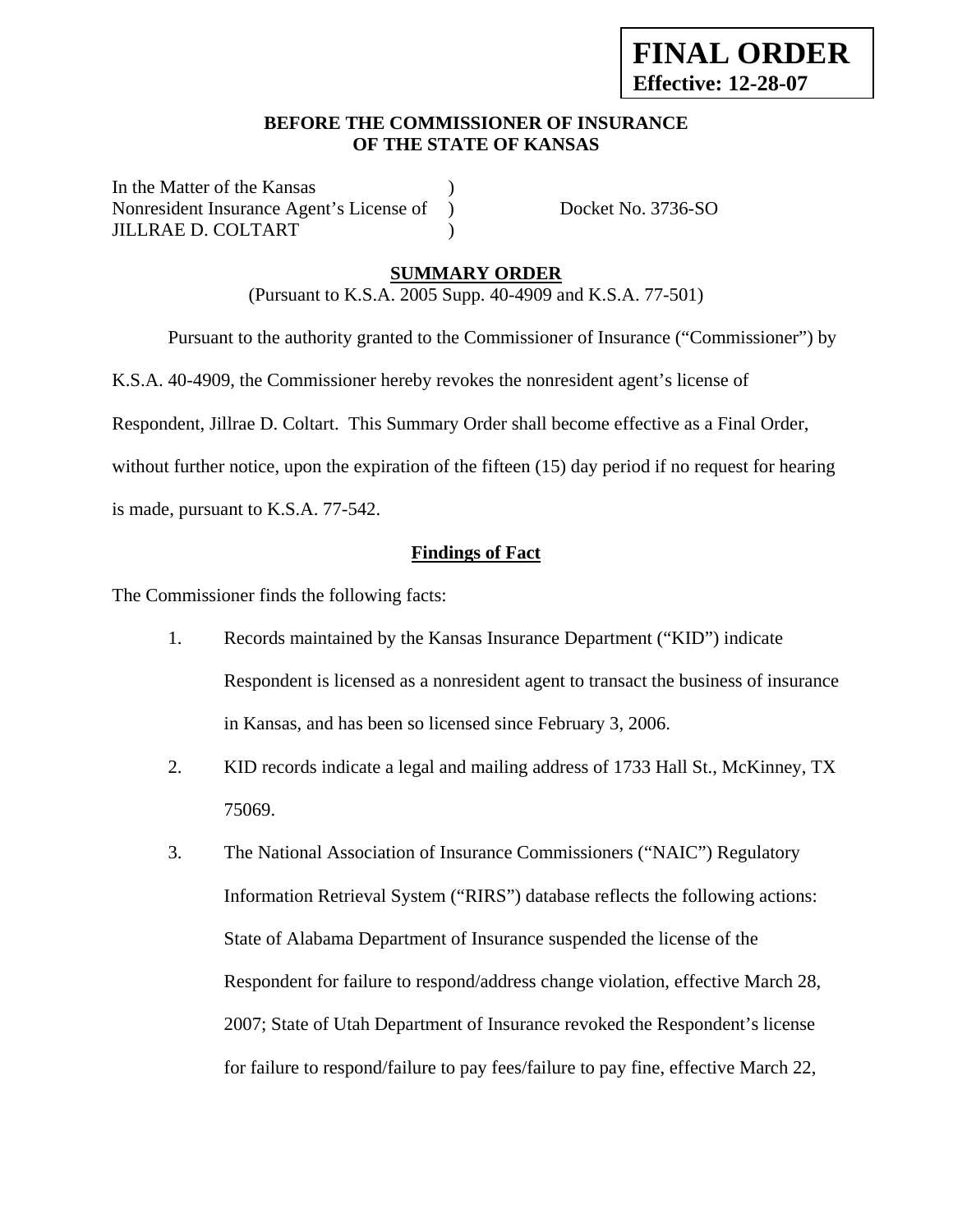2007; State of Virginia Department of Insurance revoked the Respondent's

license for failure to respond/other states action, effective July 27, 2007.

4. To date, Respondent has failed to notify KID of the actions taken by the State of Utah and the State of Virginia.

# **Applicable Law**

- 5. K.S.A. 40-4909 states, in pertinent part:
	- (a) The commissioner may deny, suspend, revoke, or refuse renewal of any license issued under this act if the commissioner finds that the applicant or license holder has:
		- (2) Violated
			- (A) Any provision of chapter 40 of the Kansas Statutes Annotated, and amendments thereto, or any rule and regulation promulgated thereunder;
			- (C) any insurance law or regulation of another state;
		- (9) Had an insurance agent license, or its equivalent, denied, suspended or revoked in any other state, district or territory.
	- (b) In addition, the commissioner may suspend, revoke or refuse renewal of any license issued under this act if the commissioner finds that the interests of the insurer or the insurable interests of the public are not properly served under such license.
- 6. KA.R. 40-7-9 states, in pertinent part: Each person licensed in this state as an insurance agent shall report the following to the commissioner of insurance within 30 days of occurrence:
	- (a) Each disciplinary action on the agent's license or licenses by the insurance regulatory agency of any other state or territory of the United States.

### **Conclusions of Law**

7. The Commissioner has jurisdiction over Respondent as well as the subject matter

of this proceeding, and such proceeding is held in the public interest.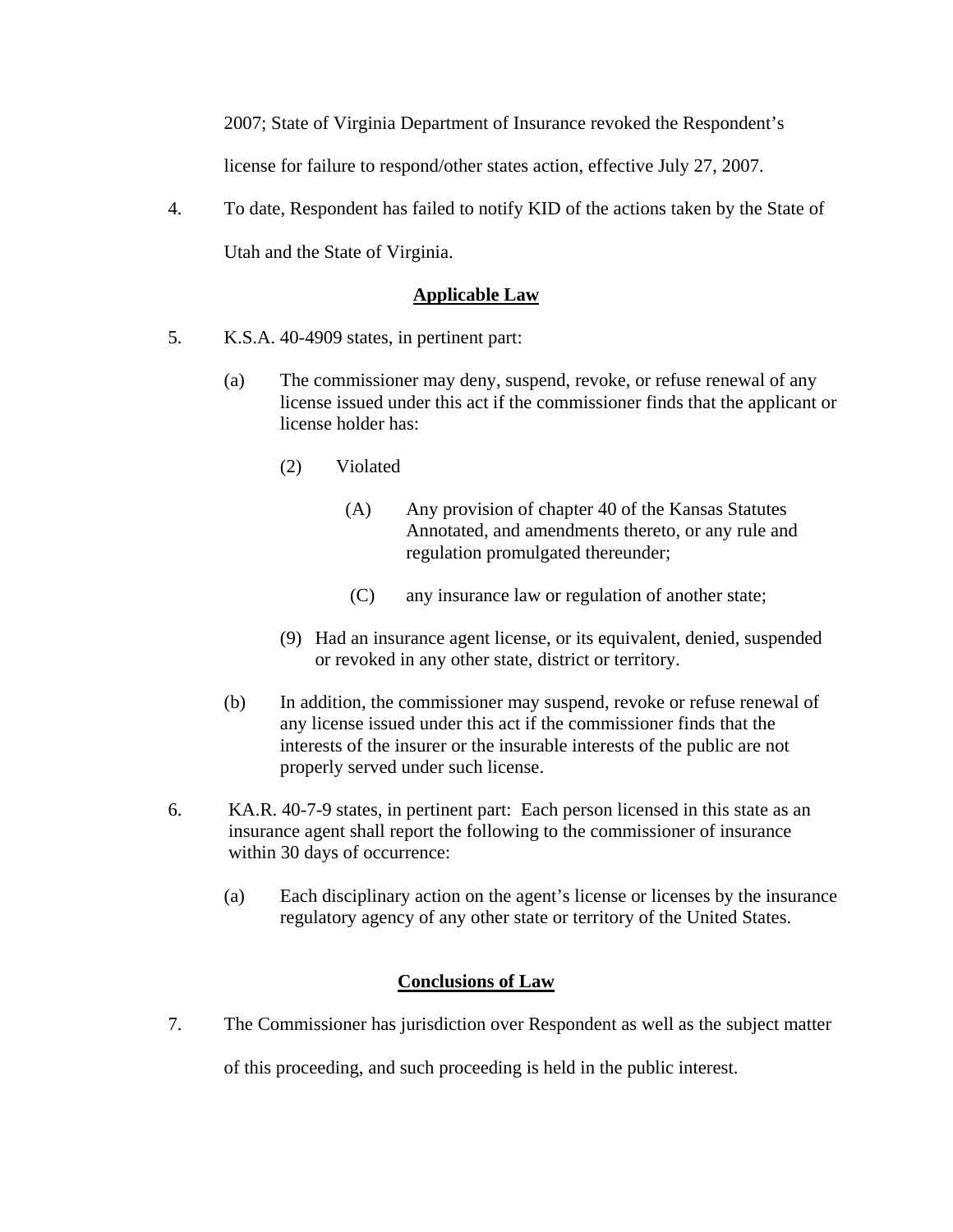- 8. The Commissioner finds that Respondent's Kansas license may be revoked because Respondent violated an insurance law or regulation in another state pursuant to K.S.A. 40-4909(a)(2)(C).
- 9. The Commissioner finds that Respondent's Kansas license may be revoked because Respondent's Utah and Virginia license's were revoked, pursuant to K.S.A. 40-4909(a)(9).
- 10. The Commissioner finds that Respondent violated K.S.A. 2006 Supp. 40-  $4909(a)(2)(A)$  and K.A.R. 40-7-9 by failing to notify the Kansas Insurance Department of the disciplinary action taken by the State of Utah Department of Insurance on March 22, 2007; and the State of Virginia Department of Insurance on July 27, 2007.
- 11. The Commissioner finds, pursuant to K.S.A. 40-4909(b), that the insurable interests of the public are not properly served under Respondent's license.
- 12. Accordingly, the Commissioner concludes sufficient grounds exist for the revocation of the insurance agent's license of Jillrae D. Coltart pursuant to K.S.A. 40-4909(a) and (b).

#### **IT IS THEREFORE ORDERED BY THE COMMISSIONER OF INSURANCE THAT:**

1. The Kansas Nonresident Insurance Agent's License of Jillrae D. Coltart is hereby **REVOKED** effective the effective date of this Order.

2. **IT IS FURTHER ORDERED** that JILLRAE D. COLTARAT shall **CEASE** and **DESIST** from the sale, solicitation or negotiation of insurance and/or receiving compensation deriving from the sale, solicitation or negotiation of insurance conducted after the effective date of this Order.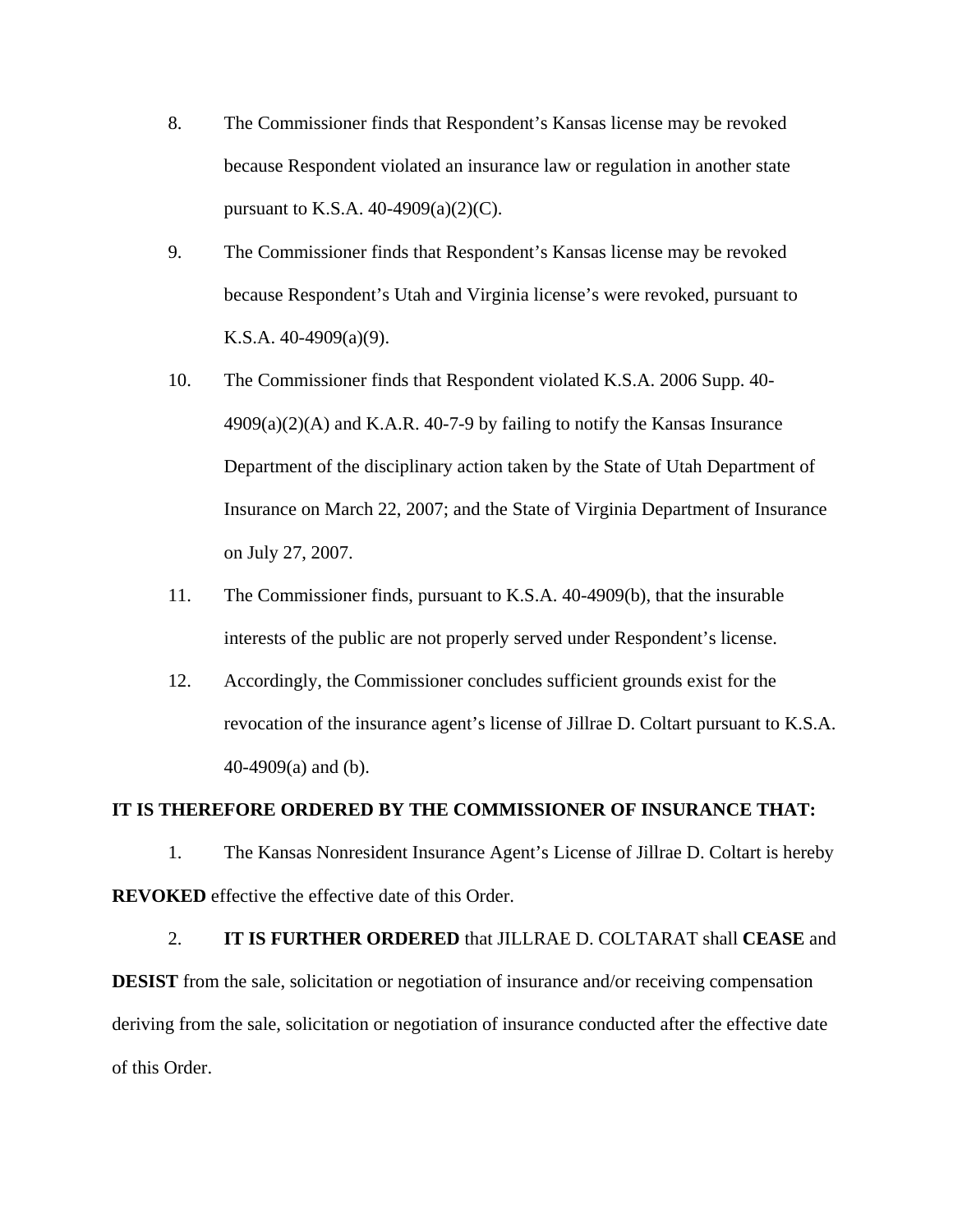#### **NOTICE AND OPPORTUNITY FOR HEARING**

Jillrae D. Coltart, within fifteen (15) days of service of this Summary Order, may file with the Kansas Insurance Department a written request for hearing on this Summary Order, as provided by K.S.A. 77-542. In the event a hearing is requested, such request should be directed to:

> John W. Campbell, General Counsel Kansas Insurance Department 420 S.W.  $9<sup>th</sup>$  Street Topeka, Kansas 66612

Any costs incurred as a result of conducting any administrative hearing shall be assessed against the agent/agency who is the subject of the hearing as provided by K.S.A. 40-4909(f). Costs shall include witness fees, mileage allowances, any costs associated with reproduction of documents which become part of the hearing record, and the expense of making a record of the hearing.

If a hearing is not requested, this Summary Order shall become effective as a Final Order, without further notice, upon the expiration of the fifteen (15) day period for requesting a hearing. The Final Order will constitute final agency action in the matter.

In the event the Petitioner files a petition for judicial review, the agency officer designated pursuant to K.S.A. 77-613(e) to receive service of a petition for judicial review on behalf of the Kansas Insurance Department is:

> John W. Campbell, General Counsel Kansas Insurance Department 420 S.W.  $9^{th}$  St. Topeka, Kansas 66612

#### **IT IS SO ORDERED THIS \_29th\_ DAY OF NOVEMBER, 2007, IN THE CITY OF TOPEKA, COUNTY OF SHAWNEE, STATE OF KANSAS.**